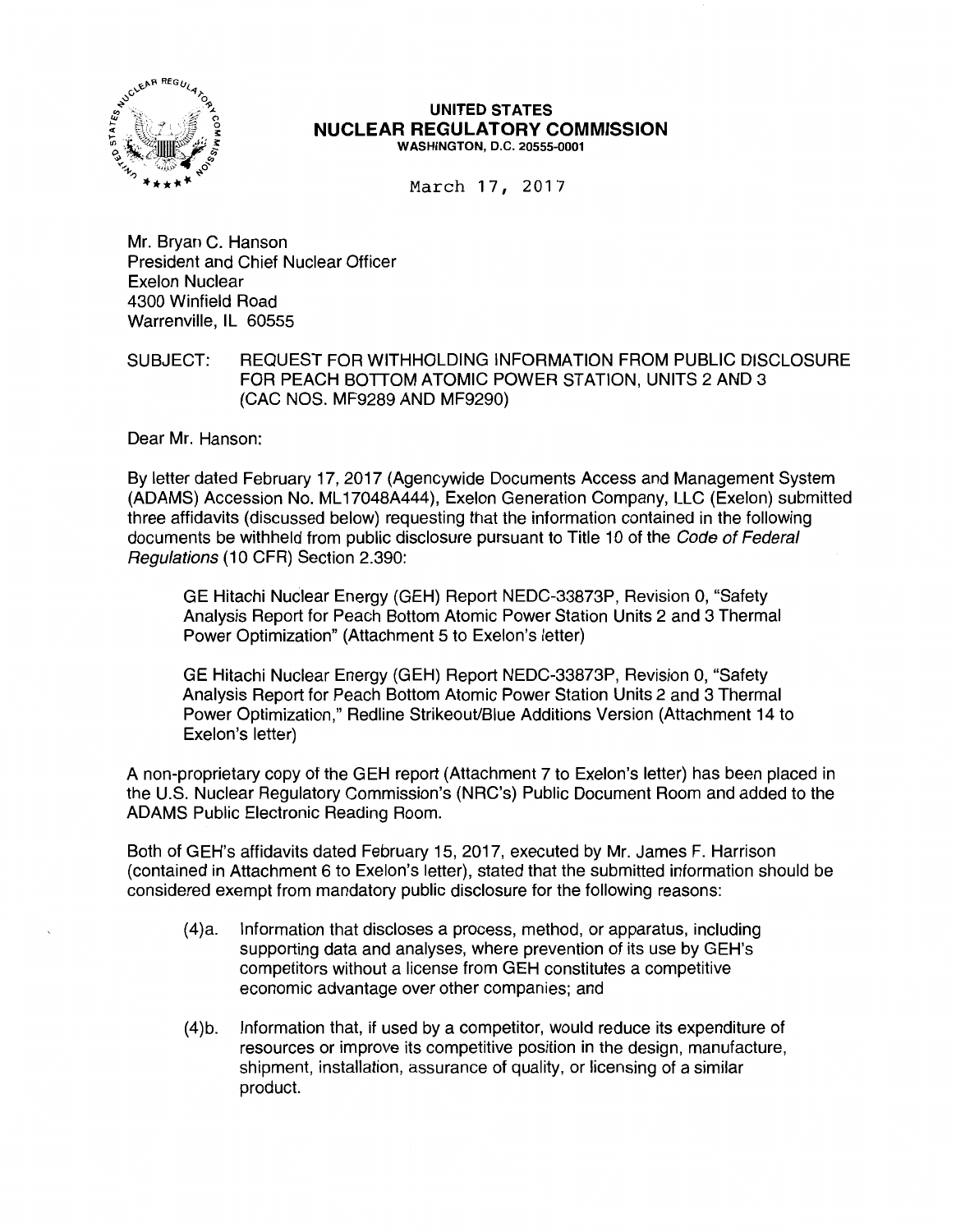The Electric Power Research lnstitute's (EPRl's) affidavit dated January 10, 2017, executed by Mr. Neil M. Wilmshurst (contained in Attachment 6 to Exelon's letter), stated that the EPRI proprietary information contained in the GEH report should be considered exempt from mandatory public disclosure for the following reasons:

- a. The Proprietary Information is owned by EPRI and has been held in confidence by EPRI. All entities accepting copies of the Proprietary Information do so subject to written agreements imposing an obligation upon the recipient to maintain the confidentiality of the Proprietary Information. The Proprietary Information is disclosed only to parties who agree, in writing, to preserve the confidentially thereof.
- b. EPRI considers the Proprietary Information contained therein to constitute trade secrets of EPRI. As such, EPRI holds the Information in confidence and disclosure thereof is strictly limited to individuals and entities who have agreed, in writing, to maintain the confidentiality of the Information.
- c. The information sought to be withheld is considered proprietary for the following reasons. EPRI made a substantial economic investment to develop the Proprietary Information and, by prohibiting public disclosure, EPRI derives an economic benefit in the form of licensing royalties and other additional fees from the confidential nature of the Proprietary Information. If the Proprietary Information were publicly available to consultants and/or other businesses providing services in the electric and/or nuclear power industry, they would be able to use the Proprietary Information for their own commercial benefit and profit and without expending the substantial economic resources required of EPRI to develop the Proprietary Information.
- d. EPRl's classification of the Proprietary Information as trade secrets is justified by the Uniform Trade Secrets Act which California adopted in 1984 and a version of which has been adopted by over forty states. The California Uniform Trade Secrets Act, California Civil Code §§3426 - 3426.11, defines a "trade secret" as follows:

'"Trade secret' means information, including a formula, pattern, compilation, program device, method, technique, or process, that:

- (1) Derives independent economic value, actual or potential, from not being generally known to the public or to other persons who can obtain economic value from its disclosure or use; and
- (2) Is the subject of efforts that are reasonable under the circumstances to maintain its secrecy."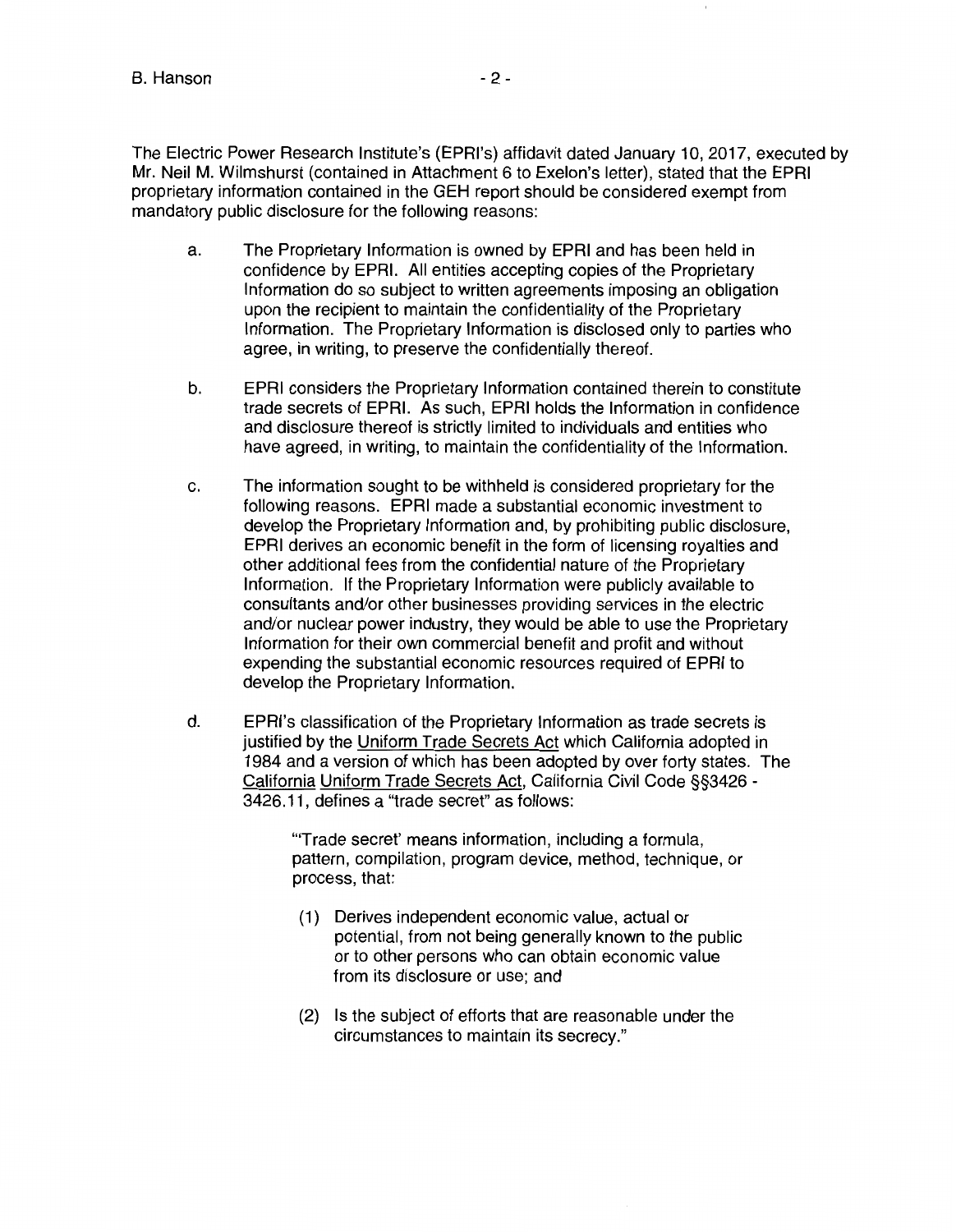B. Hanson

- e. The Proprietary Information contained therein are not generally known or available to the public. EPRI developed the Information only after making a determination that the Proprietary Information was not available from public sources. EPRI made a substantial investment of both money and employee hours in the development of the Proprietary Information. EPRI was required to devote these resources and effort to derive the Proprietary Information. As a result of such effort and cost, both in terms of dollars spent and dedicated employee time, the Proprietary Information is highly valuable to EPRI.
- f. A public disclosure of the Proprietary Information would be highly likely to cause substantial harm to EPRl's competitive position and the ability of EPRI to license the Proprietary Information both domestically and internationally. The Proprietary Information can only be acquired and/or duplicated by others using an equivalent investment of time and effort.

We have reviewed your application and the material in accordance with the requirements of 10 CFR 2.390 and, on the basis of the statements in the affidavit, have determined that the submitted information sought to be withheld contains proprietary commercial information and should be withheld from public disclosure. Therefore, the version of the submitted information marked as proprietary will be withheld from public disclosure pursuant to 10 CFR 2.390(b)(5) and Section 103(b) of the Atomic Energy Act of 1954, as amended.

Withholding from public inspection shall not affect the right, if any, of persons properly and directly concerned to inspect the document. If the need arises, we may send copies of this information to our consultants working in this area. We will, of course, ensure that the consultants have signed the appropriate agreements for handling proprietary information.

If the basis for withholding this information from public inspection should change in the future such that the information could then be made available for public inspection, you should promptly notify the NRC. You also should understand that the NRC may have cause to review this determination in the future, for example, if the scope of a Freedom of Information Act request includes your information. In all review situations, if the NRC makes a determination adverse to the above, you will be notified in advance of any public disclosure.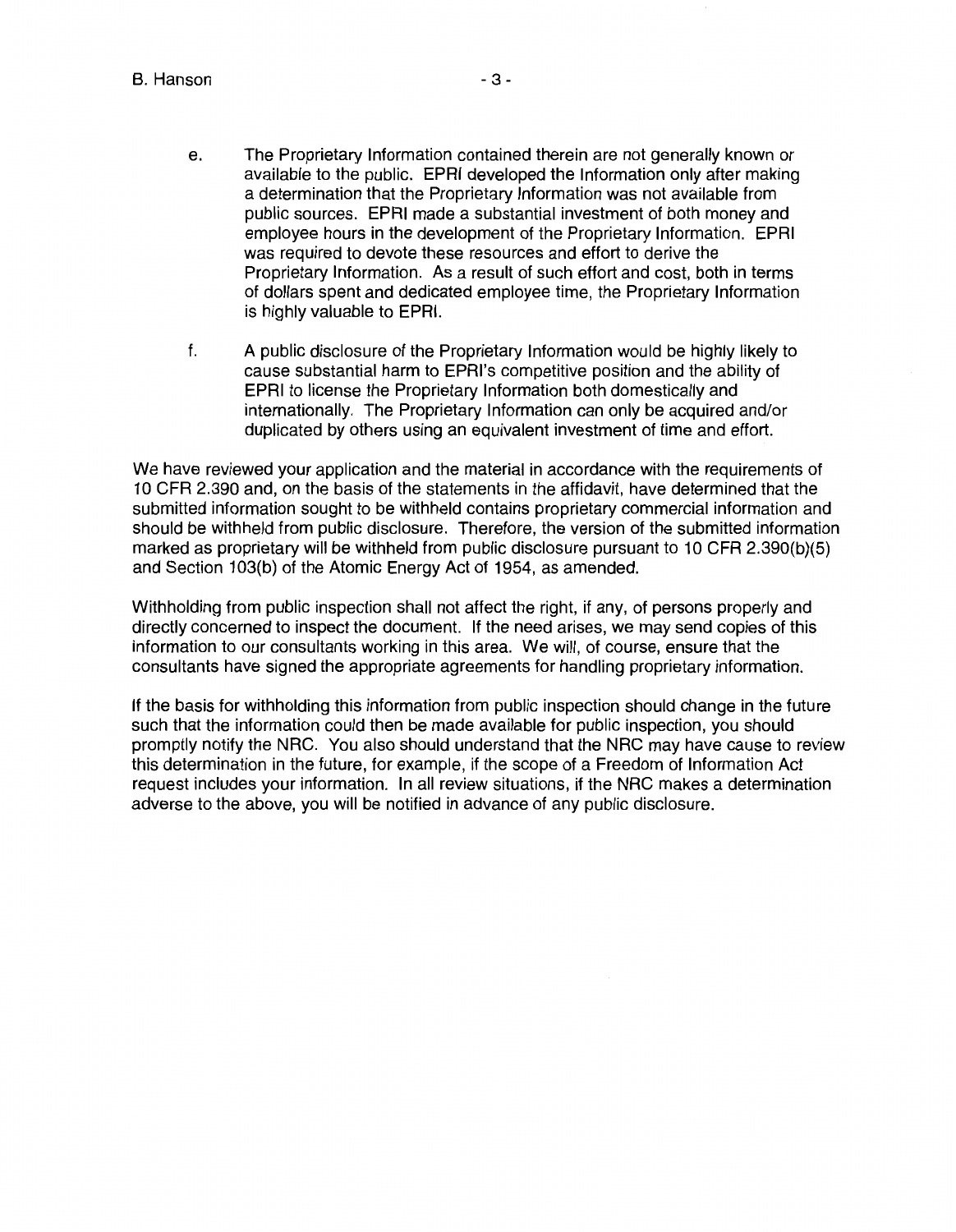If you have any questions regarding this matter, I may be reached at 301-415-1420 or Rick.Ennis@nrc.gov.

Sincerely,

 $PSE$ 

Richard B. Ennis, Senior Project Manager Plant Licensing Branch I Division of Operating Reactor Licensing Office of Nuclear Reactor Regulation

Docket Nos. 50-277 and 50-278

cc: Mr. James F. Harrison Vice President, Fuel Licensing GE-Hitachi Nuclear Energy Americas, LLC 3901 Castle Hayne Road Wilmington, NC 28401

> Mr. Neil M. Wilmshurst Vice President and Chief Nuclear Officer Electric Power Research Institute, Inc. 1300 West W.T. Harris Boulevard Charlotte, NC 28262

> > Additional Distribution via Listserv